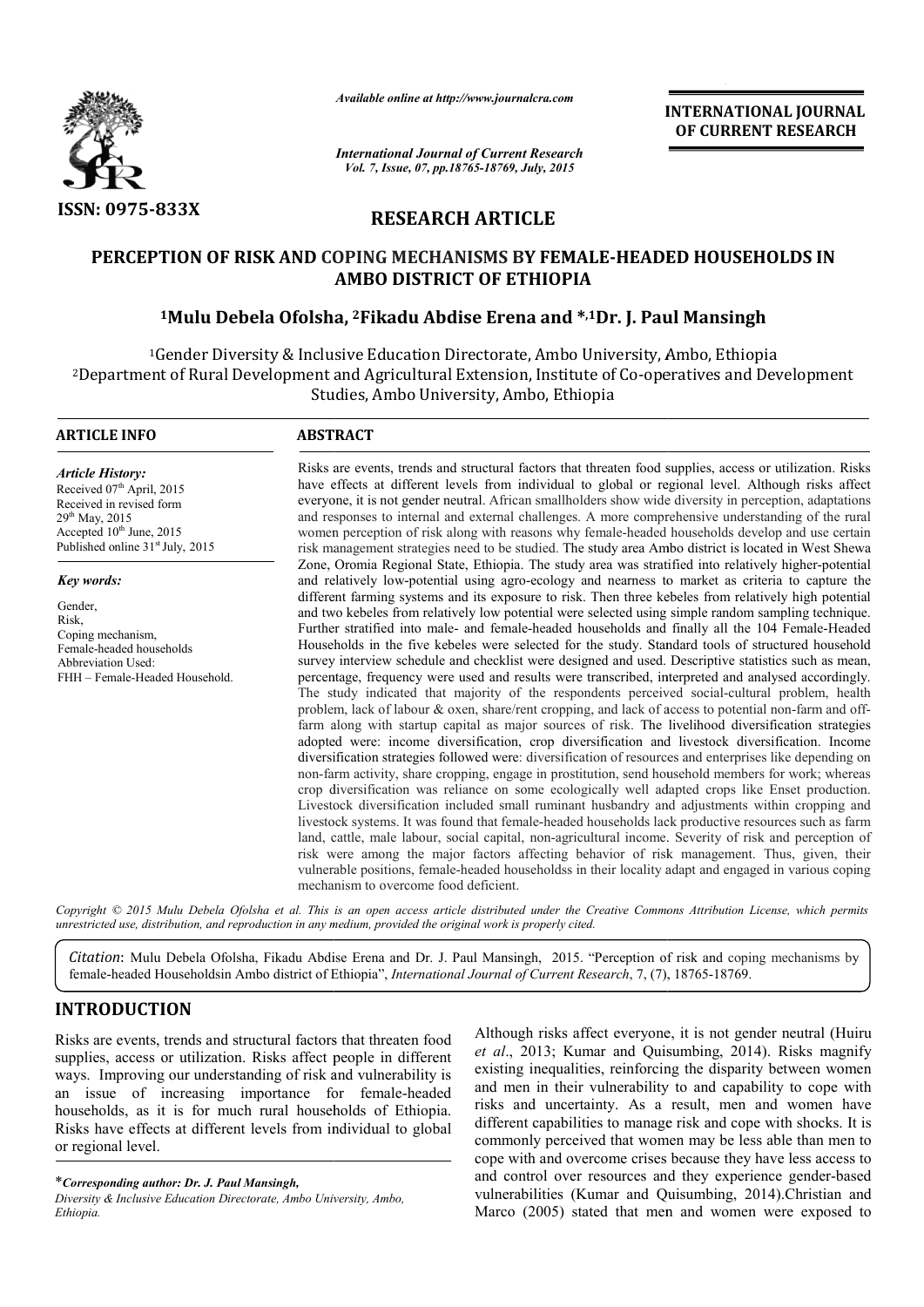different types of risks because of a combination of biological, economic, and cultural factors, including gender roles. It is clear that men and women have different response against risks. Hence, understanding differential exposure and response to risks are keys in helping men and women to become more resilient in the face of risk and uncertainty.

African smallholders show wide diversity in perception, adaptations and responses to internal and external challenges. This scenario is not exceptional for female-headed households of Ambo District, Ethiopia. Such responses often have gendered dimensions. Study conducted by Stefan (2000) on rural households in Ethiopia reveled that many households suffer from common or idiosyncratic shocks related to economic policy, labour or livestock. In the same token evidence on the differential exposure or vulnerability to shocks by gender comes from studies that compare differences across male-headed and female-headed households as well as those that compare differential exposure and impact of shocks on men and women within the same household. However, so far in the study area such study is scant. For instance, study conducted by Kumar and Quisumbing (2013) revealed on impact of shock and risks on rural households of Ethiopia shows experiencing a reduction in living standards or asset holdings as a result of the 2007–2008 food price increases. Although this literature has documented that shocks affect rural households differently, but evidence on how shocks affect female-headed households asset holdings and difference between rural and urban women are relatively scarce. Hence, how rural female-headed households perceive different types of risks and how the final selection of risk management tools is made in complex situations need to be studied.

Furthermore, so far the existing literature does not capture that female-headed households are intrinsically different from maleheaded households in terms of observable as well as unobservable characteristics, arising from the very same processes that make a household male-headed or femaleheaded. Therefore, differences between male-headed and female-headed households may reflect these differences along with the difference in gender of headship.Therefore, a more comprehensive understanding of the rural women perception of risk along with reasons why female-headed households develop and use certain risk management strategies need to be studied.

# MATERIALS AND METHODS

The study region is located in West Shewa Zone, Oromia Regional State, Ethiopia. Ambo District is located in central part of Ethiopia and lies within altitude of 1380m to 3300 masl. Agro-climatically, the district is divided in to, highland, midhighland and low land which account 35%, 50 % and 5% respectively. The mean annual rainfall of the area is ranges from 1300mm to 1700mm. The mean annual range of  $temperature$  ranges from 23-28 $^{\circ}$ C having an average temperature of  $22^{\circ}$  C. The major economic activity is agriculture. Crop production is mostly dependent on rain-fed and major crops produced in the area are wheat, maize, teff, barely, sorghum and enset. Livestock rearing is also common in most parts of the district. Multi-stage sampling techniques

were used to select the respondents. First, the area was stratified into relatively higher-potential and relatively lowpotential using agro-ecology and nearness to market as criteria to capture the different farming systems and its exposure to risk. Then three kebeles from relatively high potential and two kebeles from relatively low potential were selected using simple random sampling technique. Further stratified into male- and female-headed households and finally all the 104 FHHs in the five kebeles were selected for the study. Standard tools of structured household survey interview schedule and checklist were designed and used. Descriptive statistics such as mean, percentage, frequency were used and results were transcribed, interpreted and analysed accordingly.

## RESULTS AND DISCUSSION

#### Sources of Risks along with its perception

The study made an attempt to identify different types of risks as perceived by Female-headed households of different localities. The occurrence of risk along with its type was well perceived by communities of the study area as most of them have been observing different types of risks. The study indicated the major types of risk perceived by FHHs are presented in Table 1.

Almost all participants understood that risk occurrence is obvious. Also the study indicated the sources of risk in the area are many. It was well documented that men and women faced different risks throughout the life cycle. It is important to notice that perceptions about the understanding of risk inform the strategies they adopt towards risk management. The result indicated that most of female-headed households (84.60%) perceived that cultural related risks are always occur which leads to discrimination of them not to engage in different types of social participation. Crop production risk was perceived by 82.80 per cent of the respondents. They understood that it occurs always. This is due to late planting of crops, infestation by pest and disease. In addition, the inability of FHHs to carry out critical agricultural tasks such as ploughing when faced with chronic illnesses or death of household members who provide labour may lead to poor crop performance. The other major causative factor for crop failure mentioned by the respondents was the inability of women to purchase and apply optimal fertilizer to the soils. Apart from crop failure, the households in Ambo District experienced losses of livestock due to theft and disease outbreaks.

The study indicated that majority of the respondents perceived social-cultural problem (84.60%), health problem (71.10%), lack of labour  $\&$  oxen (70.20%), share/rent cropping (63.50%), and lack of access to potential non-farm (65.40%) and off-farm (61.50%) along with startup capital as major sources of risk. Female-headed households faced labour and oxen shortage as other source of crop production risk. As a result it lead to late planting of crops and consequently to yield reduction to certain extent. Due to the limited resource capacity of women, their capacity to take risks was also low. In addition, in the study area, like other parts of the country, female-headed households does not have inheritance rights or transfer entitlements to her husband's plots of land and other possessions. As a result land holding size of female-headed households is decreasing.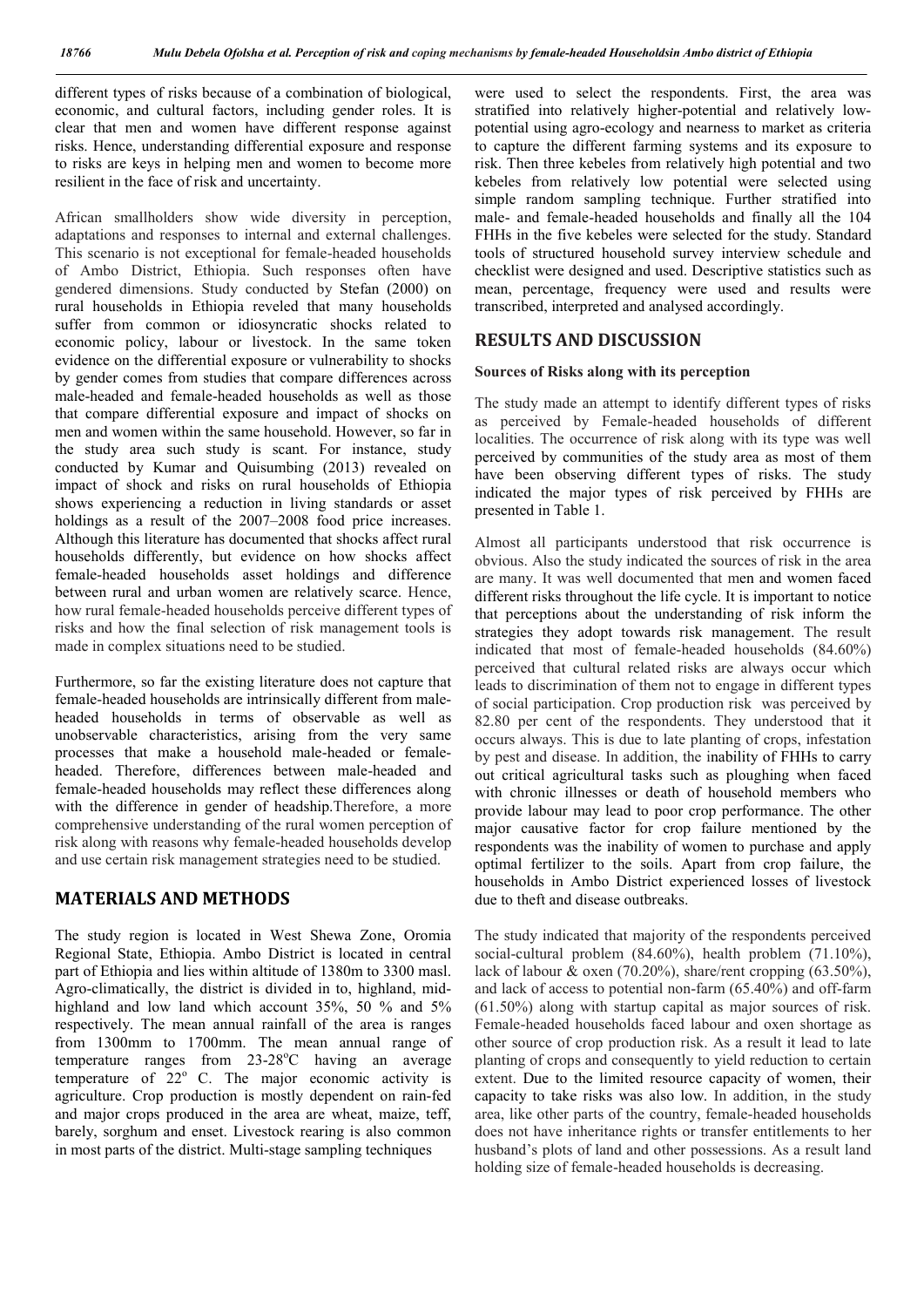| Types of risks                                      | Always |               | Sometimes |      | Rarely |               | Never          |               |     | Total |
|-----------------------------------------------------|--------|---------------|-----------|------|--------|---------------|----------------|---------------|-----|-------|
|                                                     | F      | $\frac{0}{0}$ | F         | $\%$ |        | $\frac{0}{0}$ | F              | $\frac{0}{0}$ | F   | $\%$  |
| Cultural related risk                               | 88     | 84.6          | 12        | 11.5 |        | 3.8           | $\theta$       |               | 104 | 100   |
| Personal risk (health)                              | 74     | 71.1          | 24        | 23   | 6      | 5.8           | $\theta$       | 0             | 104 | 100   |
| Crop production risk                                | 86     | 82.8          | 10        | 9.6  | 6      | 5.8           | $\overline{2}$ | 1.9           | 104 | 100   |
| Lack of labour & oxen                               | 73     | 70.2          | 18        | 17.3 | 8      | 7.7           | 5              | 4.8           | 104 | 100   |
| Share/rent cropping                                 | 66     | 63.5          | 25        | 24   | 9      | 8.6           | 4              | 3.8           | 104 | 100   |
| Lack of access to non-farm employment opportunities | 68     | 65.4          | 20        | 19.2 | 4      | 3.8           | 12             | 11.5          | 104 | 100   |
| Lack of access to off-farm employment opportunities | 64     | 61.5          | 30        | 28.8 | 10     | 9.6           | $\theta$       | $\theta$      | 104 | 100   |
| Lack of access to credit                            | 55     | 52.9          | 28        | 26.9 | 21     | 20.2          | $\theta$       | $\theta$      | 104 | 100   |
| Technological risk                                  | 48     | 46.1          | 30        | 28.8 | 20     | 19.2          | 16             | 15.4          | 104 | 100   |
| Plots location risk                                 | 64     | 61.5          | 22        | 21.1 | 10     | 9.6           | 8              | 7.6           | 104 | 100   |
| Market risk                                         | 68     | 65.4          | 20        | 19.2 | 10     | 9.6           | 6              | 5.8           | 104 | 100   |
| Land holding problem                                | 70     | 67.3          | 12        | 11.5 | 10     | 9.6           | 12             | 11.5          | 104 | 100   |

### Table 1. Types of Risk As Perceived By Female-Headed Households

Source: Own Survey 2014

| Types of coping mechanism/measures used | Number | Percent $(\% )$ |
|-----------------------------------------|--------|-----------------|
| Share cropping                          | 82     | 78.8%           |
| Exchange arrangement                    | 44     | 42%             |
| Livelihood diversification              | 104    | 100%            |
| Income diversification                  | 90     | 87%             |
| crop diversification                    | 66     | 64%             |
| livestock diversification               | 58     | 56%             |
| Rely on less preferred food             | 65     | 62.5%           |
| Borrow food                             | 55     | 52.9%           |
| Purchase food on credit                 | 45     | 43.3%           |
| Consume food stock                      | 67     | 64.4%           |
| Send HH members to eat else where       | 42     | 40.4%           |
| Send HH members for work                | 44     | 42%             |
| Reduce number of meals eaten in a day   | 73     | 70.2%           |
| Engage in prostitute                    | 40     | 38.5%           |
| Selling durable goods                   | 62     | 59.6%           |
| Working in exchange for food            | 48     | 46.2%           |
| Getting help from relative orfriend     | 34     | 32.7%           |
| Limiting portions of meal size          | 62     | 59.6%           |

Source: own survey 2014

#### Types of risk management

There is a growing recognition that there are differences between men and women in their needs, vulnerabilities, capacities and coping strategies. It is also recognized that women are more vulnerable to hazards. Since, roles played and nature and degree of risk they exposed to, vary between rural women and men of same localities. Therefore, the management strategies of risks are the reflection of these factors. Hence, the current study identified risk management strategy employed by female-headed households along with the determinants in risk minimizing strategy and loss management strategy of rural female-headed households of the study areas (Table 2).

### A) Risk Minimizing Strategies (ex-ante)

Riskminimizing (ex-ante) refers to actions intended to reduce the risk of failure or income shortfall by reducing the variability of income (Stefan, 2000; Belayneh, 2006). Risk minimizing practices are adjustments to production and resource use before and during a production season. It is change of production activities to ensure the level of household income stability before risks. The investigation shows that what measures did FHHs take to prevent risk and the details are presented in Table 2. These measures are within livelihood diversification strategy according to the frequency from high to

low are as follows: income diversification (87%), crop diversification (64%) and livestock diversification (56%).Income diversification involve such practices as diversification of resources and enterprises like depending on non-farm activity, share cropping, engage in prostitution, send HH members for work; whereas crop diversification like reliance on some ecologically well adapted crops like Enset production. Livestock diversification includes small ruminant husbandry and adjustments within cropping and livestock systems.

#### B) Loss Management Strategies (ex-post)

Loss management (ex-post) refers to coping strategies intended to reduce the consequences of failure or income shortfall once it has occurred. The study indicated that the responses to risk are determined by the specific characteristics of individual households, resource endowment and types of headship.

From the results of the study presented in Table 2 it was found that borrowing from relatives, friends or neighborhood, selling of physical assets, purchase of food on credit, limiting portions of meal size, rely on less preferred food, reduce number of meals eaten in a day are the strategies used for loss management by female-headed households.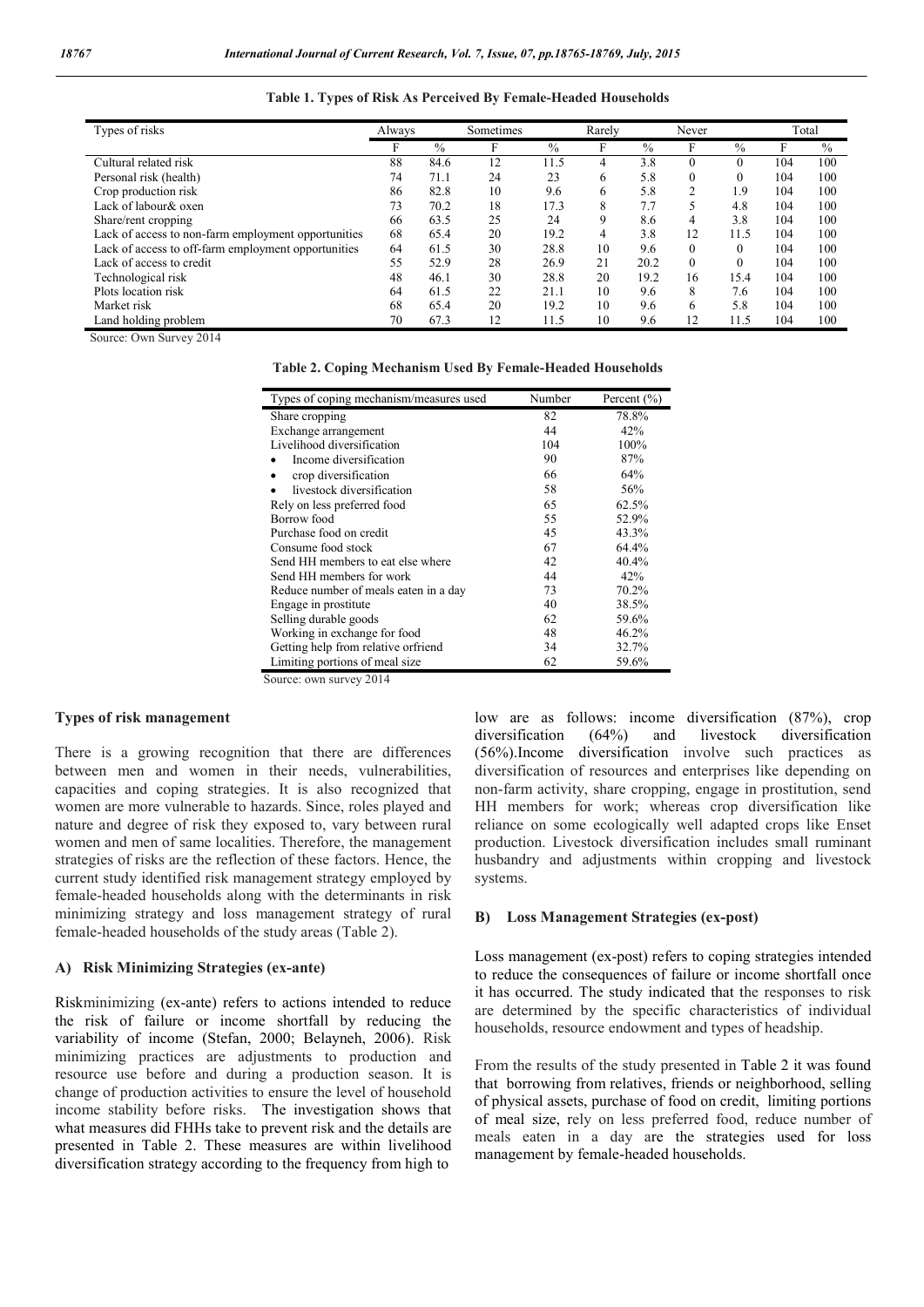### Exchange Arrangements

The study indicated that exchange arrangements are among the major coping measures used by the respondents. About 42.00 per cent of the respondents were engaged in exchange arrangement. This could be labour and/or oxen shortages often result in delays in farm operations. To overcome this problem, there is a social organization of production or a labour exchange arrangement named 'Dabo' or 'Jige' when family members of FHH organized as a unit in order to cultivate the land or harvest of the crop during peak labour periods. There are also cases in which a single ox is borrowed for a certain period of time in exchange for two and half quintals of cereals mainly, wheat, maize and teff at harvest.

## Share Cropping

The current study revealed share cropping system as one of the risk minimizing measures. The study indicated that 78.80 per cent of the respondents make use of share cropping as one major of coping mechanism in case of labour, oxen and/or seeds shortage. FHHs cannot cultivate their plots on time, or even at all, due to lack of oxen, labour and/or seeds which forced them to make arrangement with rich and or/male-headed households who possess the required capital. Kumar (2014) and Belayneh (2006) in their work stated that poorer households (mainly female-headed) cannot cultivate their plots on time hence they arranged share cropping.

## Livelihood Diversification

Ellis (2000) defined livelihood diversification as the 'process by which rural families construct a diverse portfolio of activities and social support capabilities in their struggle for survival and in order to improve their standards of living'. Diversification reduces risk exposure by spreading it over a portfolio of income generating activities whose returns are not perfectly correlated with respect to the risk of concern. Diversification with and beyond agriculture is a widely recognized strategy for reducing risks and improving the wellbeing of freeholders through income and asset management (Ellis, 2000; Osbahr *et al*., 2008) Livelihood diversification in the study area in which FHH engage in includes on-farm could be (crop-based, livestock-based with time and space dimensions), non-farm include (petty trading, selling of 'Bulla', tailoring, hand crafts, construction work, wage labour, local food and drinks -sale of 'injera' and bread) and off-farm activities (fuel wood and charcoal making) which are undertaken to spread risk. Some of the livelihood diversification activities require initial capital (start-up financing) to start with thus making them inaccessible to the FHHs and limiting their options for a more diversified income portfolio. Also, the most remunerative of these strategies are accessible to a few better-off FHHs, well endowed with good productive resources and good networks. Almost the entire above listed income diversifying portfolio of activities were within the domain of women especially female-headed households.

## Use of Ecologically Well-Adapted Crops

In addition to diversifying their portfolio of activities, assets and incomes, FHH in the five Kebeles of the district tried to reduce risk through relying on ecologically well adapted crops such as Enset in Shukute and Ilmau Goromti which are suitable to highlands but in Galan-Wadessa sorghum was the commonly used crop. Selection of the 'most suitable' crop enterprises was one of the major farm decision in the process.

### Other Risk Reducing Strategies

Informal coping mechanisms may include a redistribution of food, where individuals participate in a reciprocal exchange of resources. Reciprocal exchange of resources include exchanging food for domestic help (e.g., gardening), sharing food, and lending money to purchase food. Such reciprocal practices stem from social responsibility, which tend to be more prominent among kin groups and rural communities. Seeking assistance from relatives and/or friends was an informal reciprocal exchange of food resources that may increase food intake.

## Intentional Loss of Appetite: Self-Deprivation from Food

Internal loss include a decrease in food intake, including the modification of eating patterns and a reduction in food consumption, restricted food sharing practices to conserve resources, and food replacement. Households may refrain from hosting a dinner to reduce food expenditure or make unhealthy food decisions when faced with limited resources. Skipping meals and/or cutting back were the prominent coping mechanisms among rural food insecure that reduced food intake. Comparisons between male and female-headed households in time of rise in food prices female-headed households tend to eat less-preferred foods and cut back on quantities served (Kumar and Quisumbing, 2013). The current study also indicated that frequency of food intake was reduced from three to two while the portions/sizes of meals served were also reduced drastically.

# Factors influence rural female-headed households' behavior of risk management

It was found that FHH lack productive resources such as farm land, cattle, male labour, social capital, non-agricultural income. Severity of risk and perception of risk were among the major factors affecting behavior of risk management. Thus, given, their vulnerable positions, FHHs in their locality adapt and engaged in various coping mechanism to overcome food deficient.

## Conclusion

A descriptive study about female headed household's perception of risk along with risk management strategy choice was carried out in Ambo District. Majority of FHHs understood that they face multiple risks having different degree of effect. Risk management strategy was determined by the understanding and perception about risk and resources that FHH have, roles played by women and nature and degree of risk they are exposed to. It was found that FHH lack productive resource such as farm land, cattle, male labour, social capital, non-agricultural income. Severity of risk and perception of risks were among the major factors affecting behavior of risk